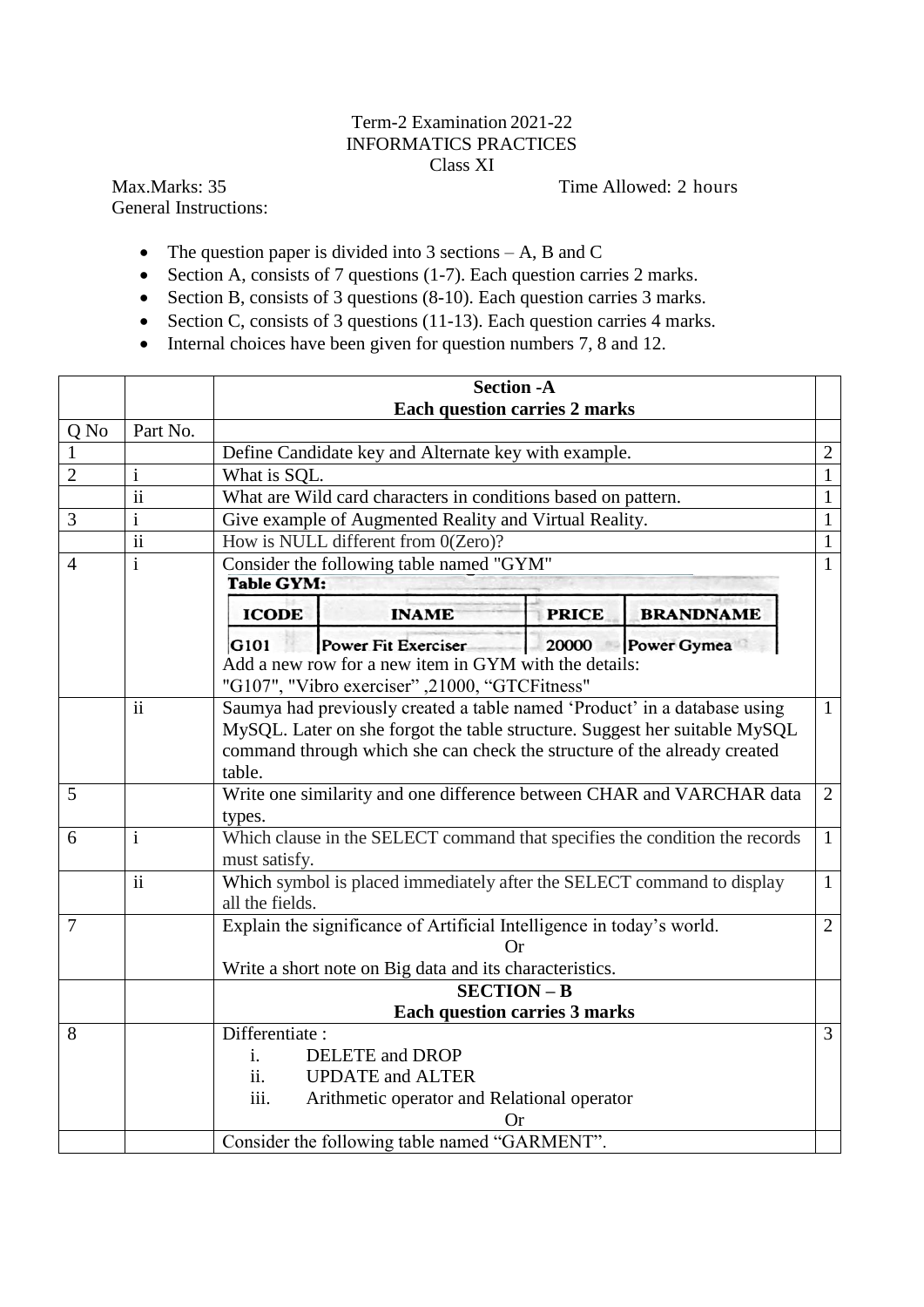|                                                                                                                                                             |                                                                                                                                                                                                                            | Table : GARMENT                                                                                                                                                                                                                                   |               |             |                     |                 |            |  |                |
|-------------------------------------------------------------------------------------------------------------------------------------------------------------|----------------------------------------------------------------------------------------------------------------------------------------------------------------------------------------------------------------------------|---------------------------------------------------------------------------------------------------------------------------------------------------------------------------------------------------------------------------------------------------|---------------|-------------|---------------------|-----------------|------------|--|----------------|
|                                                                                                                                                             |                                                                                                                                                                                                                            | <b>GCODE</b>                                                                                                                                                                                                                                      | <b>GNAME</b>  |             | SIZE                | <b>COLOUR</b>   | PRICE      |  |                |
|                                                                                                                                                             |                                                                                                                                                                                                                            | 111                                                                                                                                                                                                                                               | TShirt        |             | XL                  | Red             | 1400.00    |  |                |
|                                                                                                                                                             |                                                                                                                                                                                                                            | 112                                                                                                                                                                                                                                               | Jeans         |             | Ŀ                   | <b>Blue</b>     | 1600.00    |  |                |
|                                                                                                                                                             |                                                                                                                                                                                                                            | 113                                                                                                                                                                                                                                               | Skirt         |             | м                   | Black           | 1100.00    |  |                |
|                                                                                                                                                             |                                                                                                                                                                                                                            | 114                                                                                                                                                                                                                                               | Ladies Jacket |             | XL                  | 4000.00<br>Blue |            |  |                |
|                                                                                                                                                             |                                                                                                                                                                                                                            | 115<br>Trousers                                                                                                                                                                                                                                   |               |             | L                   | Brown           | 1500.00    |  |                |
|                                                                                                                                                             |                                                                                                                                                                                                                            | 116                                                                                                                                                                                                                                               | Ladies Top    |             | г                   | Pink            | 1200.00    |  |                |
|                                                                                                                                                             | Write command to increase the price of all XL garments by 10<br>İ.<br>Write command to delete the record with GCode "116"<br>ii.<br>iii.<br>Write command to change the colour of garment with code as 116<br>to "Orange". |                                                                                                                                                                                                                                                   |               |             |                     |                 |            |  |                |
| 9                                                                                                                                                           |                                                                                                                                                                                                                            | A XYZ school is considering to maintain their inventory using SQL to<br>store the data. As a database administer, School has decided that :<br>• Name of the database -XYZ<br>• Name of the table -Player<br>The attributes of Player as follows: |               |             |                     |                 |            |  | $\overline{3}$ |
|                                                                                                                                                             |                                                                                                                                                                                                                            | Field                                                                                                                                                                                                                                             |               | <b>Type</b> | Constraint          |                 |            |  |                |
|                                                                                                                                                             |                                                                                                                                                                                                                            | playerid                                                                                                                                                                                                                                          |               | Integer     |                     | Primary key     |            |  |                |
|                                                                                                                                                             |                                                                                                                                                                                                                            | name                                                                                                                                                                                                                                              |               | Varchar(50) |                     |                 |            |  |                |
|                                                                                                                                                             |                                                                                                                                                                                                                            | height                                                                                                                                                                                                                                            |               | Integer     |                     |                 |            |  |                |
|                                                                                                                                                             |                                                                                                                                                                                                                            | weight                                                                                                                                                                                                                                            |               | Integer     |                     |                 |            |  |                |
|                                                                                                                                                             | datebirth<br>Date                                                                                                                                                                                                          |                                                                                                                                                                                                                                                   |               |             |                     |                 |            |  |                |
|                                                                                                                                                             |                                                                                                                                                                                                                            | teamname                                                                                                                                                                                                                                          |               | Varchar(50) |                     |                 |            |  |                |
| Write SQL command for:<br>To create the database named as XYZ.<br>i.<br>To create a table named as Player as per given specifications.<br>$\overline{11}$ . |                                                                                                                                                                                                                            |                                                                                                                                                                                                                                                   |               |             |                     |                 |            |  | $\overline{3}$ |
| 10                                                                                                                                                          |                                                                                                                                                                                                                            | Consider the tables DOCTORS and PATIENTS given below:                                                                                                                                                                                             |               |             |                     |                 |            |  |                |
|                                                                                                                                                             |                                                                                                                                                                                                                            | <b>DOCTORS</b>                                                                                                                                                                                                                                    |               |             |                     |                 |            |  |                |
|                                                                                                                                                             |                                                                                                                                                                                                                            | DoclD                                                                                                                                                                                                                                             | DocName       |             | Department          |                 | OPD_Days   |  |                |
|                                                                                                                                                             |                                                                                                                                                                                                                            | 101                                                                                                                                                                                                                                               |               | M. Panday   | ENT                 |                 | <b>TTS</b> |  |                |
|                                                                                                                                                             |                                                                                                                                                                                                                            | 102                                                                                                                                                                                                                                               |               | G. P. Gupta |                     | MWF<br>Paed     |            |  |                |
|                                                                                                                                                             |                                                                                                                                                                                                                            | 201                                                                                                                                                                                                                                               |               | C.K. Sharma | Ortho<br><b>MWF</b> |                 |            |  |                |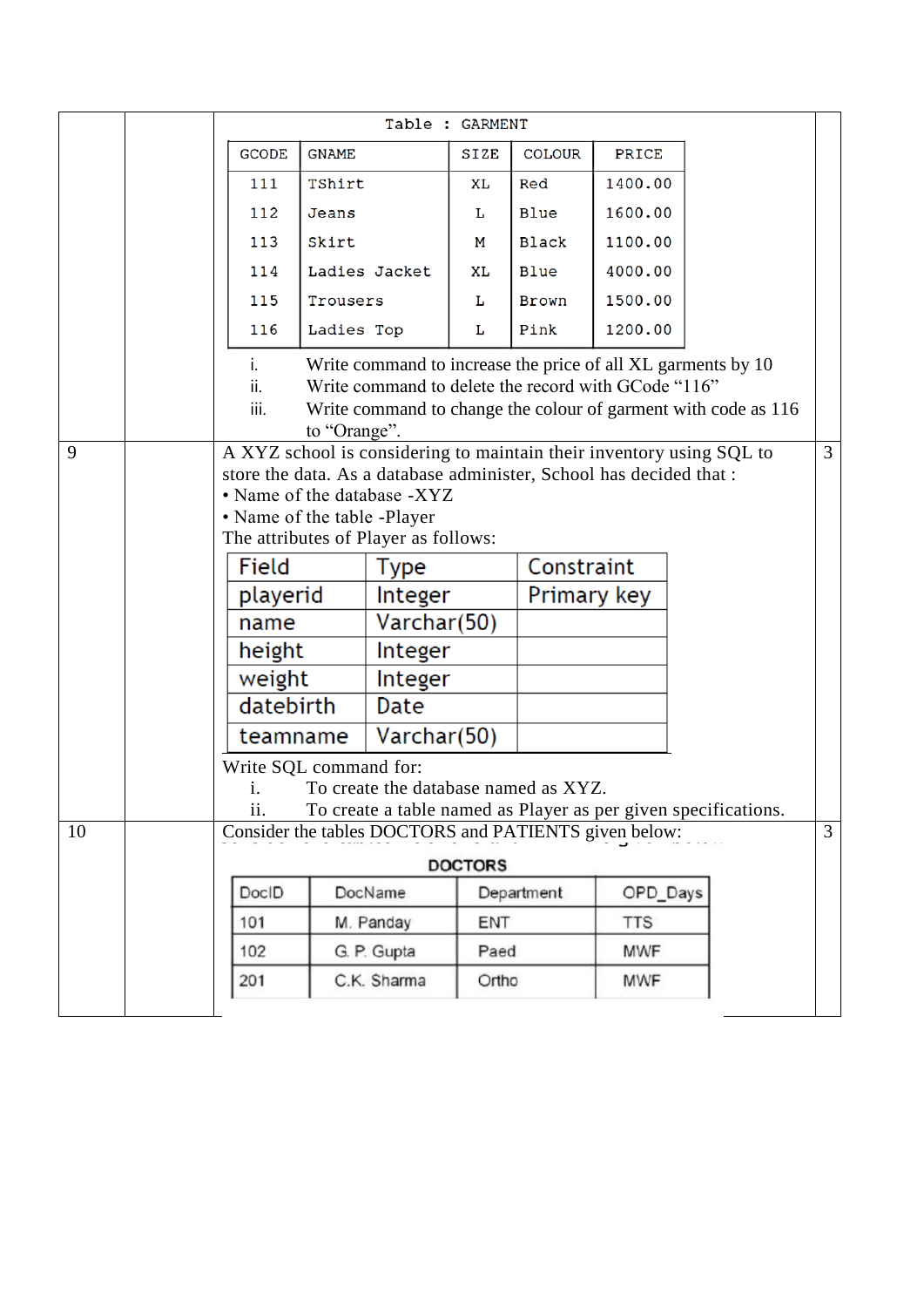|    | <b>PATIENTS</b>                                                                                                                                                                                                                                                                                    |                                                                             |                 |            |                          |       |                         |  |                |
|----|----------------------------------------------------------------------------------------------------------------------------------------------------------------------------------------------------------------------------------------------------------------------------------------------------|-----------------------------------------------------------------------------|-----------------|------------|--------------------------|-------|-------------------------|--|----------------|
|    | PatNo<br>PatName                                                                                                                                                                                                                                                                                   |                                                                             |                 | Department |                          | DocID |                         |  |                |
|    | Neeraj                                                                                                                                                                                                                                                                                             |                                                                             |                 | ENT        |                          | 101   |                         |  |                |
|    | 2                                                                                                                                                                                                                                                                                                  | Mohit                                                                       |                 | Ortho      |                          | 201   |                         |  |                |
|    | 3                                                                                                                                                                                                                                                                                                  | Ragini                                                                      |                 | ENT        |                          | 101   |                         |  |                |
|    | 4                                                                                                                                                                                                                                                                                                  | Mohit                                                                       |                 | Paed       |                          |       | 102                     |  |                |
|    | 5                                                                                                                                                                                                                                                                                                  |                                                                             | Nandini         | Ortho      |                          | 201   |                         |  |                |
|    | Identify the primary key column in the table Doctors.<br>i.<br>ii.<br>Identify the foreign key column in the table PATIENTS.<br>iii.<br>What is the degree of DOCTORS table.<br>What is the cardinality of PATIENTS table.<br>iv.<br>Suggest data type for the attributes of PATIENTS table.<br>V. |                                                                             |                 |            |                          |       |                         |  |                |
|    | <b>Section C</b>                                                                                                                                                                                                                                                                                   |                                                                             |                 |            |                          |       |                         |  |                |
|    | <b>Each question carries 4 marks</b><br>Consider the following table:                                                                                                                                                                                                                              |                                                                             |                 |            |                          |       |                         |  |                |
| 11 |                                                                                                                                                                                                                                                                                                    |                                                                             |                 |            |                          |       |                         |  | $\overline{4}$ |
|    | Table: PharmaDB                                                                                                                                                                                                                                                                                    |                                                                             |                 | Price      |                          |       |                         |  |                |
|    | RxID                                                                                                                                                                                                                                                                                               | Drug<br>ID                                                                  | DrugName        |            | Pharmacy<br>Name         |       | PharmacyLocation        |  |                |
|    | R1000                                                                                                                                                                                                                                                                                              | 5476                                                                        | Amlodipine      | 100.00     | Rx<br>Pharmacy           |       | Pitampura, Delhi        |  |                |
|    | R1001                                                                                                                                                                                                                                                                                              | 2345                                                                        | Paracetamol     | 15.00      | Raj                      |       | Bahadurgarh,<br>Haryana |  |                |
|    | R1002                                                                                                                                                                                                                                                                                              | 1236                                                                        | Nebistar        | 60.00      | Medicos<br>MyChemi       |       | Rajouri Garden,         |  |                |
|    |                                                                                                                                                                                                                                                                                                    |                                                                             |                 |            | st                       |       | Delhi                   |  |                |
|    | R1003                                                                                                                                                                                                                                                                                              | 6512                                                                        | <b>VitaPlus</b> | 150.00     | MyChemi<br>st            |       | Gurgaon, Haryana        |  |                |
|    | R1004                                                                                                                                                                                                                                                                                              | 5631                                                                        | Levocitrezine   | 110.00     | <b>RxPharma</b><br>South |       |                         |  |                |
|    |                                                                                                                                                                                                                                                                                                    |                                                                             |                 |            | Extension, Delhi<br>cy   |       |                         |  |                |
|    | Write commands in SQL for (i) to (iv)                                                                                                                                                                                                                                                              |                                                                             |                 |            |                          |       |                         |  |                |
|    | To increase the price of "Amlodipine" by 50.<br>To display all those medicines whose price is in the range 100 to<br>ii.                                                                                                                                                                           |                                                                             |                 |            |                          |       |                         |  |                |
|    | 150.                                                                                                                                                                                                                                                                                               |                                                                             |                 |            |                          |       |                         |  |                |
|    | iii.<br>To display the Drug ID, DrugName and Pharmacy Name of all the                                                                                                                                                                                                                              |                                                                             |                 |            |                          |       |                         |  |                |
|    | records in descending order of their price.                                                                                                                                                                                                                                                        |                                                                             |                 |            |                          |       |                         |  |                |
|    | To display drug names of those drugs that have 'ine' anywhere in<br>iv.<br>their drug names.                                                                                                                                                                                                       |                                                                             |                 |            |                          |       |                         |  |                |
| 12 | Consider the above table PharmaDB                                                                                                                                                                                                                                                                  |                                                                             |                 |            |                          |       |                         |  | $\overline{4}$ |
|    | Give output :                                                                                                                                                                                                                                                                                      |                                                                             |                 |            |                          |       |                         |  |                |
|    | i.                                                                                                                                                                                                                                                                                                 | SELECT RxID, DrugName, Price FROM PharmaDB where                            |                 |            |                          |       |                         |  |                |
|    |                                                                                                                                                                                                                                                                                                    | PharmacyName IN ("Rx Parmacy", "Raj Medicos");                              |                 |            |                          |       |                         |  |                |
|    | ii.                                                                                                                                                                                                                                                                                                | SELECT distinct PharmacyName FROM PharmaDB;                                 |                 |            |                          |       |                         |  |                |
|    |                                                                                                                                                                                                                                                                                                    | iii.<br>SELECT DrugName, FROM PharmaDB where price>80 and                   |                 |            |                          |       |                         |  |                |
|    | iv.                                                                                                                                                                                                                                                                                                | PharmacyName like '%e';<br>SELECT PRICE*10 FROM PharmaDB where DrugID=1236; |                 |            |                          |       |                         |  |                |
|    | <b>Or</b>                                                                                                                                                                                                                                                                                          |                                                                             |                 |            |                          |       |                         |  |                |
|    |                                                                                                                                                                                                                                                                                                    |                                                                             |                 |            |                          |       |                         |  |                |
|    | Sahil created a table in Mysql. Later on he found that there should<br>i.                                                                                                                                                                                                                          |                                                                             |                 |            |                          |       |                         |  |                |